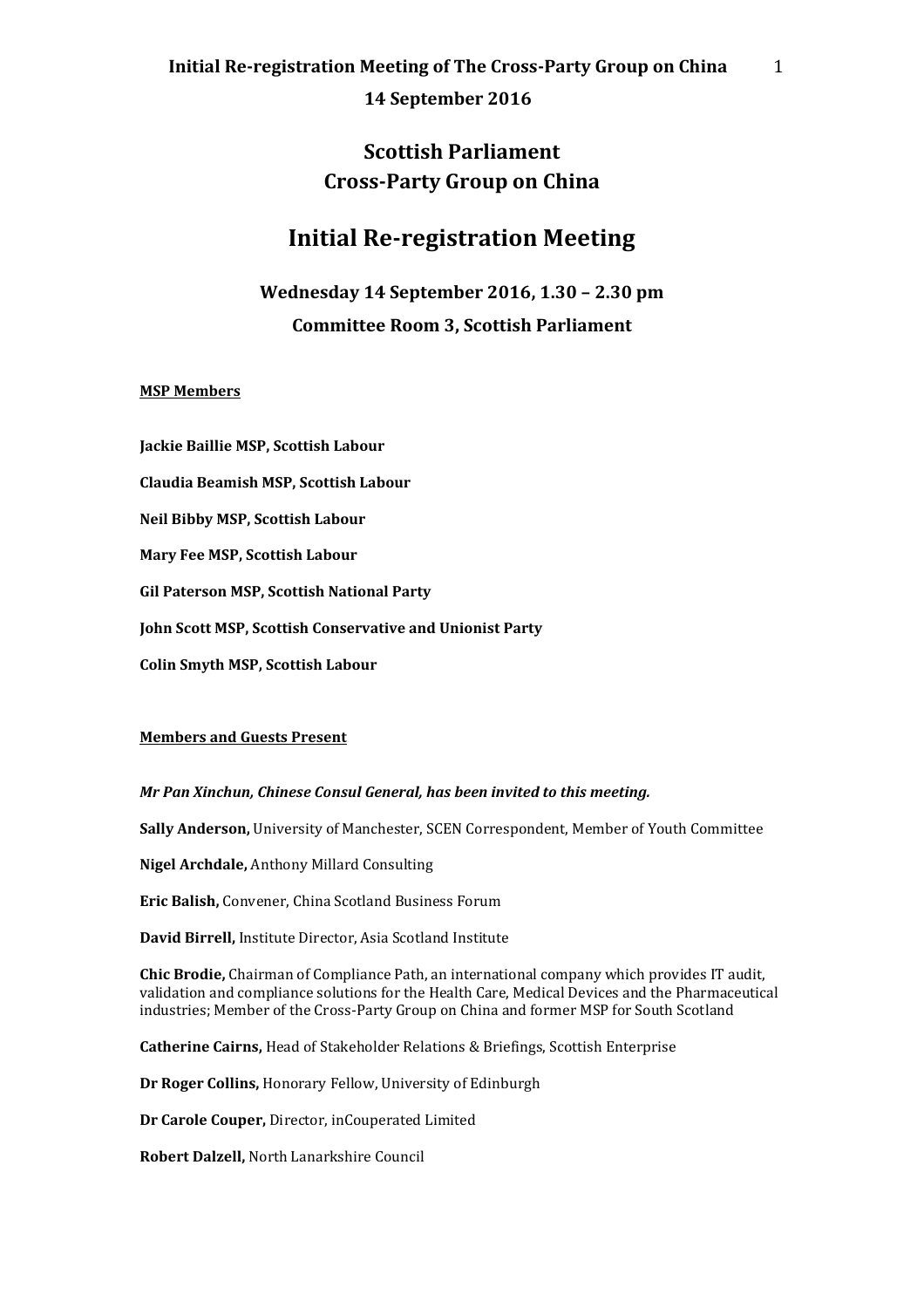# **Initial Re-registration Meeting of The Cross-Party Group on China 14 September 2016**

2

**Helen Ford,** former teacher in China

**Yuwen Fortune 玉文·福** Principal Teacher of Mandarin. Head of Swire Chinese Language Centre, Jordanhill School, Glasgow

**Luna Chao Guo,** Managing Director, Fusion Cultural Development Ltd

**Dr Graham Hawley,** Headmaster, Loretto School

**Ye Liu (Orchid),** Contributing Correspondent, Scottish affairs, UK Chinese Times

**Dr Judith McClure CBE,** Chair of the Scotland-China Education Network

**James (Jim) McColm,** Ardaire House Co. China Link

**Nick Mackie,** Strategic Partnership Manager, Usher Institute of Population Health Sciences and Informatics, University of Edinburgh; Executive Producer/Correspondent, Inspired Reporting, Chongqing, 2003-2011; Emmy Award for China business and financial reporting, 2005

**Ross Martin,** CEO, Scottish Council for Development and Industry (SCDI)

**Kam Leung Ng,** Chairman, British Chinese International Exchange Association; Founder and Life-Time Honourable President, Wu Clan Association UK,

**Wing Sie Ng,** Elite Interpreter, Secretary, British Chinese International Exchange Association

**Charlotte Roster**, professional art and culture specialist, former Curator of Dumfries House, Head of Department of Business Development, Lyon and Turnbull Auction House, Edinburgh and Glasgow

**Hans Waltl,** Regional Vice Chair of the Federation of Small Businesses (FSB). Hans has been exporting to China since the mid 90s, operated companies in Hangzhou and Hong Kong and has negotiated technical standards as part of the British Fluid Power Association (The BS-delegated organisation)

**Jean Jijun Ye**, MBA candidate, Queen Margaret University, Edinburgh

### **In Attendance**

**Daniel Cairns,** Researcher and Caseworker in the office of Mary Fee MSP

### **1 Welcome from Mary Fee MSP**

## **2 Apologies**

#### **Gil Paterson MSP**

**James Brodie,** General Manager and Business Adviser, China Britain Business Council Scotland

**François Bourienne,** Commercial Director, Glasgow Airport

**Janice Dickson,** National Chairman, Scotland China Association (SCA)